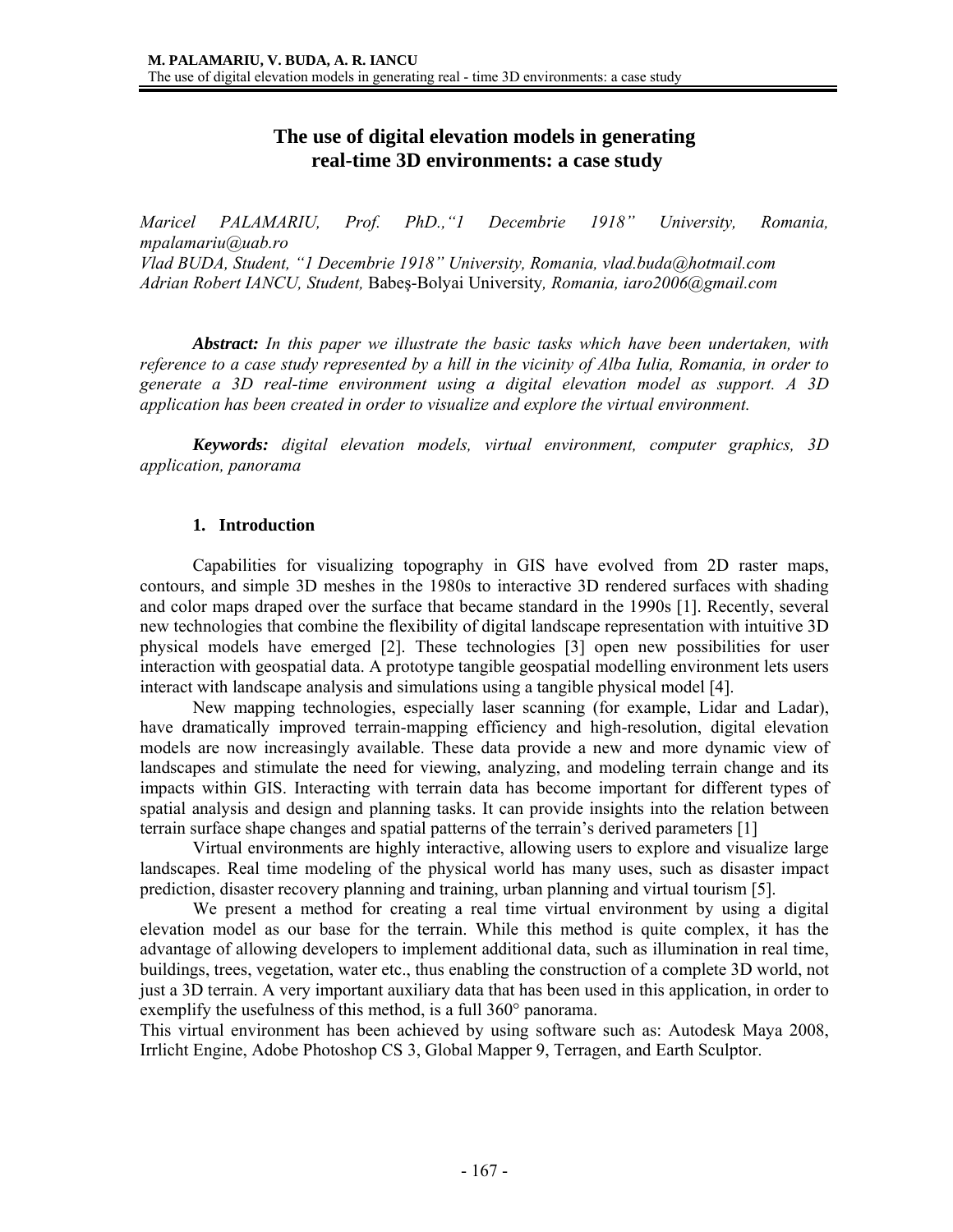#### **2. Digital elevation models**

 Modern cartography in digital form, or, equivalently, numeric cartography embodies, among others, digital models of the terrain, denominated with various acronyms such as Digital Terrain Model (DTM), Digital Elevation Model (DEM), Digital Height Model (DHM) or Digital Ground Model (DGM); further, ortho-images clad or superimposed on the DTM as textured photo, become the metrically correct and highly descriptive base on which information of any other nature can be integrated [6]. Such three-dimensional models inserted in Territorial Information System (SIT) or a dynamic Geographical Information System (GIS) can supply a useful instrument to open new opportunities in the management of environmental and territorial data, in the monitoring of environmental resources, etc [7].

 A digital elevation model (DEM) is a set of points defined in a three-dimensional Cartesian space  $(X, Y, Z)$  that approximates a real surface. The X and Y axes may be expressed as geographic coordinates (i.e. longitude and latitude), whereas the Z axis represents the altitude above sea level [8]. It is a digital file consisting of the terrain elevations for ground positions at regularly spaced horizontal intervals [9]. Digital elevation models can be generated directly through photogrammetric processing [10] of stereo-photos [11] or satellite imagery such as stereoscopic SPOT images [12], or indirectly from the interpolation of scattered point elevation data, of contour lines, or of Triangular Irregular Networks [13].

 For this case study we have chosen a digital elevation model of the Gorgan Hill region. The digital elevation model covers approximately 500 square meters of this specific area. The Gorgan hill (Gorganu, The Gorgan Peak), belongs to the West rim of the Secaşe Plateau, in the contact sector with the Mureş Valley on its middle sector, near Alba Iulia, which is situated in the West. For a clearer localization within the micro area, we mention the fact that the hill is situated approximately at a distance of 4-5 km South-East from the fortified hallstattian location in Teleac, at approximately 2.5 km West from the Măgura Străji Hill Peak and at about 6 km East from Alba Iulia (latitude: 46° 3' 53''; longitude: 23° 39' 2'') [14].

 Our digital elevation model is in Generic ASCII XYZ format. This is the raw, unaltered version of the DEM, containing only the elevation data for the three axes without any projection information or datum. The digital elevation model has a resolution of 10 meters (Fig. 1).

| "X","Y","Z"                       |  |
|-----------------------------------|--|
| 395405.00000,506495.00000,432.413 |  |
| 395415.00000,506495.00000,432.654 |  |
| 395425.00000,506495.00000,432.894 |  |
| 395435.00000,506495.00000,433.135 |  |
| 395445.00000,506495.00000,433.350 |  |
| 395455.00000,506495.00000,433.565 |  |
| 395465.00000,506495.00000,433.780 |  |
| 395475.00000,506495.00000,434.070 |  |
| 395485.00000,506495.00000,434.361 |  |
| 395495.00000,506495.00000,434.651 |  |
| 395505.00000,506495.00000,434.879 |  |
| 395515.00000,506495.00000,435.108 |  |
| 395525.00000,506495.00000,435.336 |  |
| 395535.00000,506495.00000,434.618 |  |
| 395545.00000,506495.00000,433.900 |  |
| 395555.00000,506495.00000,433.182 |  |

Fig 1. Digital elevation model in Generic ASCII XYZ format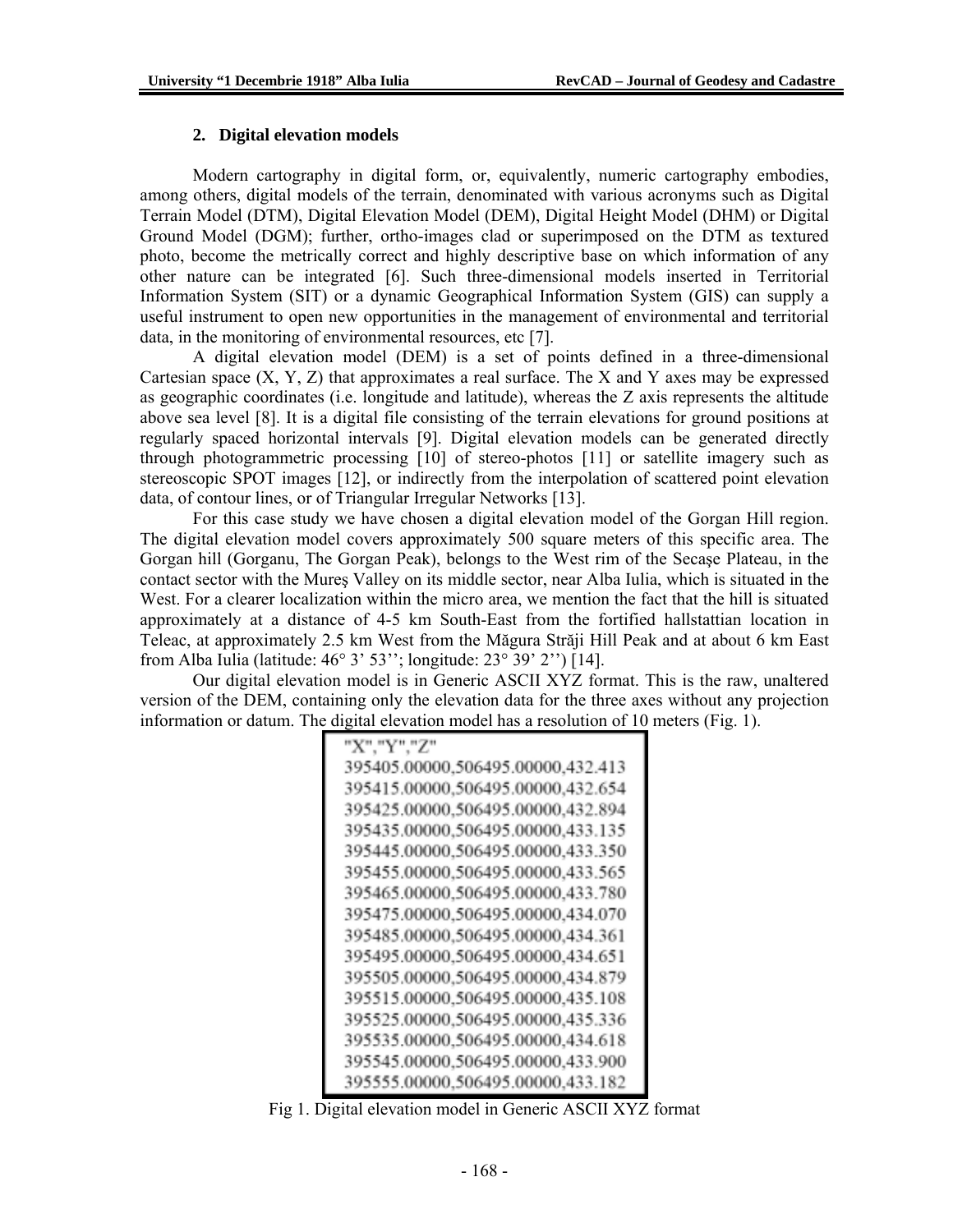## **3. Converting the DEM into a 3D terrain**

 Since the digital elevation model is just a raw, unaltered .txt file we had to convert it into a format that could be imported in a 3D editing program. Below are the steps in the process of transforming a .txt DEM into an .obj file format which is the standard format for any 3D editing program. We present the entire process which is quite complex.

 Global Mapper is a program that accurately performs distance and area calculations, raster blending and contrast adjustments, elevation querying, and line-of-sight calculations to maximize precision, digitize new vector features, edit existing features, and easily save them to supported export formats, automatically triangulate and grid 3D point datasets to convert a set of elevation samples into a fully gridded dataset.

 We have used the Global Mapper program to import the ASCII file as an elevation grid from 3D point data, set additional information and export it as a Terragen File (Fig. 2). The simple Generic ASCII file does not contain any projection or datum information. We have added the information manually using Global Mapper. The standard romanian projection is stereo 70 and the standard datum is "Dealul Piscului", found in this application as S-42. After entering these new settings in Global Mapper the program will automatically generate a height map model displayed in this case by shades of red, green and blue (Fig. 3).



Fig 2. Generic ASCII XYZ file import options

We needed to create a height map image that could be read by a 3D application. There are a couple of methods to generate a height map image in Global Mapper directly but the downside of those methods is the fact that they don't support 16 bit files. Only 16 bit files can retain enough terrain data so that they don't alter the information in the digital elevation model. If we would have used an 8 bit image file the interpolation algorithm would have caused considerable damage to the data. Our method is bit more complex and it requires a few more steps and a few more programs to use but in the end we end up with an accurate heightmap. Therefore, we exported the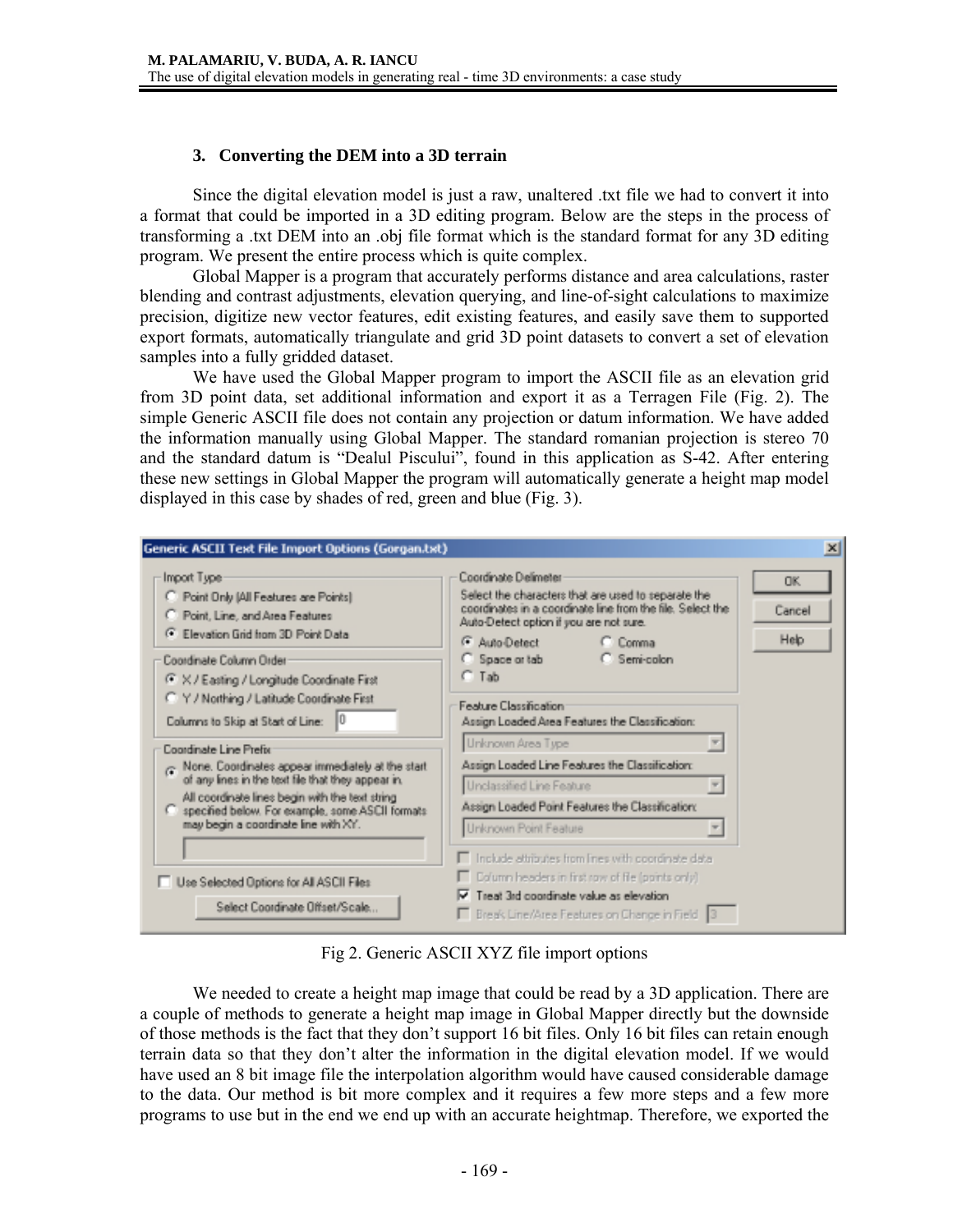DEM as a Terragen File, setting the terrain size to a resolution of 1025x1025. Terragen files can store 16 bit information size without any loss of data.



Fig 3. Digital elevation model in Global Mapper

 In Terragen we loaded the new terragen file that we created in Global Mapper and we checked for any inconsistencies that might have occurred during the exporting process. Terragen has a very formal 3D preview. We have used that to inspect our terrain. We exported the terrain as a RAW 16 bit Intel Byte-Order. The reason for exporting it as a RAW 16 bit file is so that the file can retain all its data. If we save it out as an 8 bit file it would lose the finer detail and the interpolation algorithm can cause damage to the data (Fig. 4).

 Next, we took the RAW 16 bit file in Adobe Photoshop CS 3 which can open and manipulate RAW files. Photoshop has many features that enable work on 16 bit RAW files. We have set the options for Photoshop to read the file and we exported the RAW file as a 16 bit PNG file format. We are using the 16 bit PNG file format because this is the standard file format in Earth Sculptor.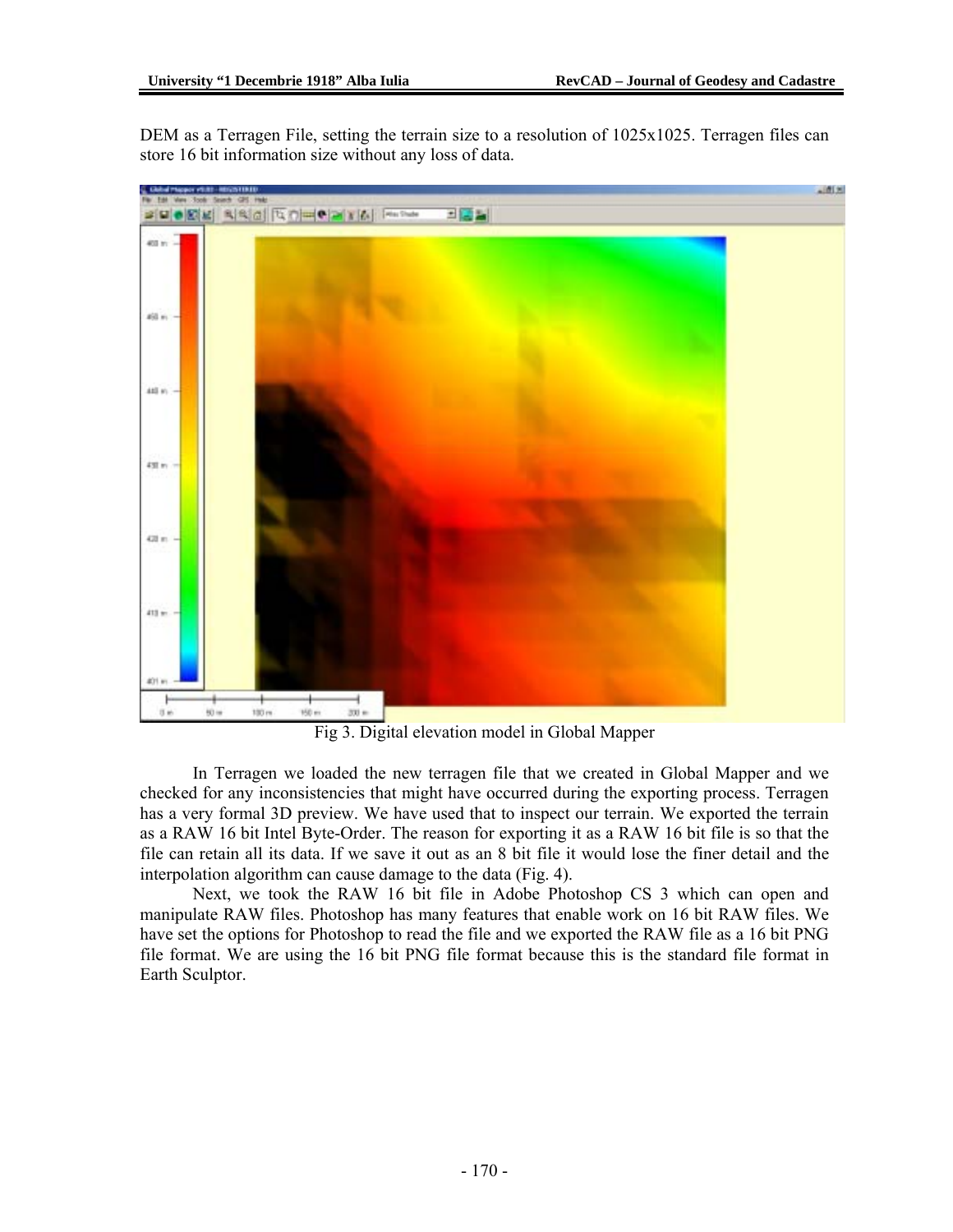#### **M. PALAMARIU, V. BUDA, A. R. IANCU**  The use of digital elevation models in generating real - time 3D environments: a case study

| Terragen - [NEW WORLD]<br>World File Wew Terragen Help                                                                                                                                             |                                                                                                                                                                                                                                                                                                                                                                                                                                                                                                                                    |                                                                                                                                                                                                                              |
|----------------------------------------------------------------------------------------------------------------------------------------------------------------------------------------------------|------------------------------------------------------------------------------------------------------------------------------------------------------------------------------------------------------------------------------------------------------------------------------------------------------------------------------------------------------------------------------------------------------------------------------------------------------------------------------------------------------------------------------------|------------------------------------------------------------------------------------------------------------------------------------------------------------------------------------------------------------------------------|
| <b>Rendering Control</b>                                                                                                                                                                           | $\mathbf{x}$                                                                                                                                                                                                                                                                                                                                                                                                                                                                                                                       |                                                                                                                                                                                                                              |
| Image<br>ļ<br>Render Breview<br><b>⊌</b> Land <b>⊌</b> Sky<br>Detail $\overline{\phantom{a}}$<br>Render Settings<br>Inage Size   640 x 480<br>Bender Inage   Animation<br>Last Image: View   Since | C Tessinunits - C Metres<br>Camera:<br>$z$ [all]<br>Canera Position 206 562 318 439 452 133<br>Fired Height Above Surface [7 0 241n<br>Target Position 70.84m 41.954m 576.595<br>Fixed Height Above Surface [7 264.248]<br>pitch<br>bark.<br>head<br>Carveta<br>225.095 17.629 0.<br><b>Dijentation</b><br>Use Mouse Buttons<br>to describe the<br>CATHER'S YEAH.<br>Left button positions<br>the Careera, and<br>Flight button<br>positions the Target.<br>Canera Settings.<br>$\Box$ Zoon $\Box$<br>$\blacksquare$<br>Exposure 1 | Landscape<br>$\times$<br>Terrain - Gorgan ter<br>Open., Save., Import., Export., Sige.<br>Generate Tenain<br>View / Soulpt<br>Combine.<br>Modily<br>Accessories<br><b>Effects</b><br>Surface Map<br>Ogen Says<br>Surface Map |
| <b>Terrain Export</b><br>Export Method<br>Raw 16 bits Intel Byte-Order<br>byte-order (LSB,MSB).<br>Flaw File Information<br>Data vidth is 2049<br>Select File and Save.                            | 凶<br>Raw/binary image with 16 bits per pixel. Unsigned Intel<br>Data height is 2049<br>File Size is 2 bytes * 2049 * 2049 = 8396802 bytes<br>Cancel                                                                                                                                                                                                                                                                                                                                                                                | Edit<br><b>Ti Maye</b><br><b>V Maye</b><br>Add Child<br>Add Sibling<br><b>Bernover</b><br>Successfully opened Terrain file                                                                                                   |

Fig 4. Terragen

 Earth Sculptor is a real-time terrain editor program designed exclusively for rapid development of 3D landscapes for visualization, multimedia and game development. Earth Sculptor has the ability to load height maps and transform them into digital terrain. We've used Earth Sculptor for optimizing the terrain and exporting it as an obj file.

### **4. Rebuilding, texturing and illuminating the terrain in Autodesk Maya**

 Autodesk Maya is a prominent modeling tool used for animation, game and architectural development [15]. Maya offers the possibility to model additional 3D structures and objects for use in a virtual environment. It allows users to create textures and light maps.

We have imported the terrain as an obj into Autodesk Maya and we began the process of rebuilding the terrain. Maya offers the possibility to model additional 3D structures and objects for use in a virtual environment. After parts of the terrain have been edited we began to texture the ground using a texture map that we created in Adobe Photoshop. We added a simple material to the ground surface of the terrain for the texture that we created earlier.

 Illumination is a very important part in refining a virtual environment. Using a static illumination system, also called lightmapping, we were able to recreate an ambient light atmosphere, simulating an overcast sky. Both the texture map and the light map were saved in a folder ready to be used for the next step.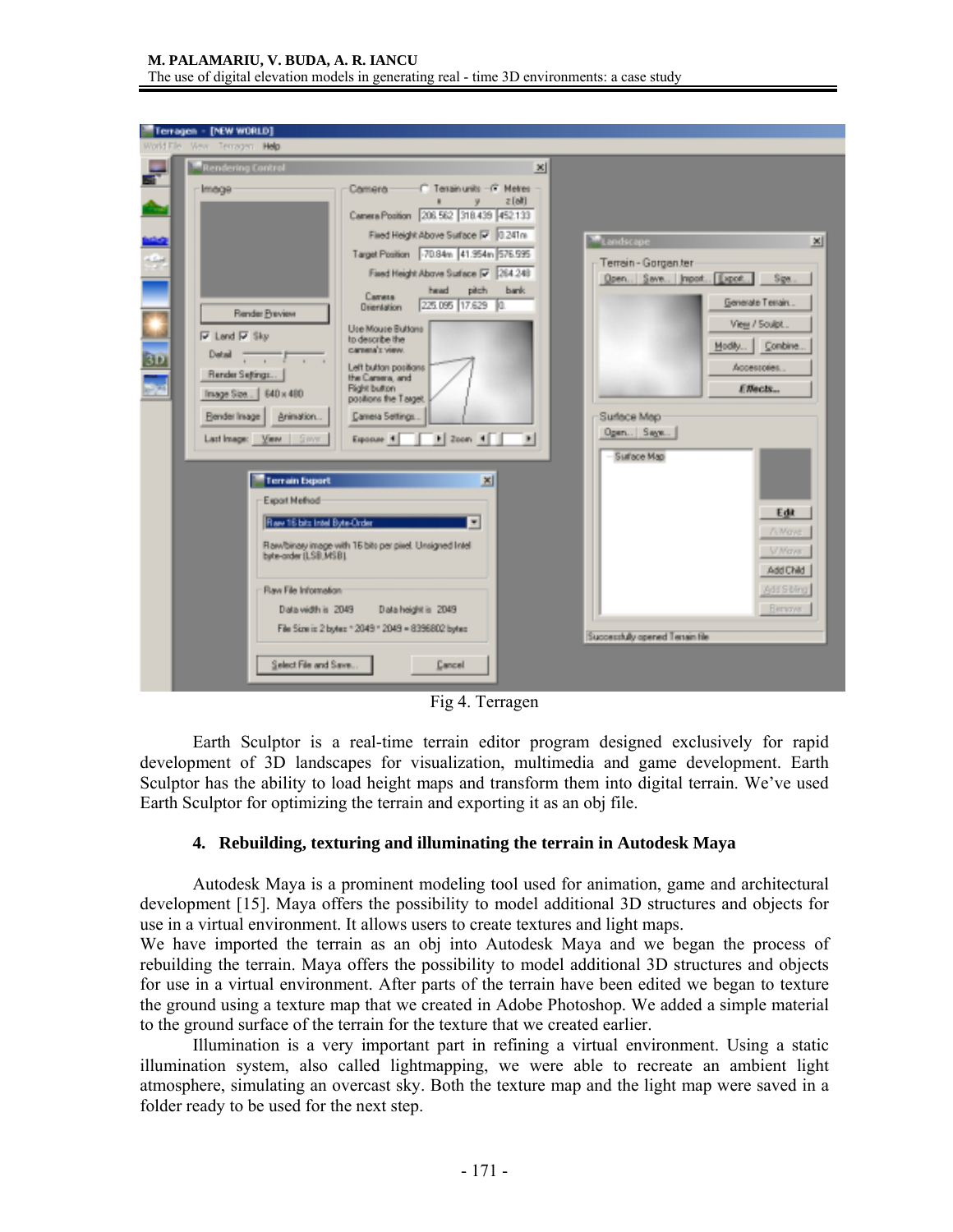#### **5. Panorama**

 A panorama is an image having a wide field of view, up to a full 360 degrees [16]. We created a panorama of the surroundings of the Gorgan hill in order to provide users with an extended feeling of reality (Fig. 5).



Fig 6. Panoramic view from the top of the Gorgan Hill

### **6. Integrating the scene in the engine**

 The terrain is now ready for the Irrlicht Engine. We chose the Irrlicht Engine because it's an open source, high performance real-time 3D engine written and usable in C++ and also available for .NET languages. It is completely cross-platform, using D3D, OpenGL and its own software renderer, and has all of the state-of the-art features which can be found in commercial 3d engines. In the application the engine is used to render the reconstructed location.

 For the purpose of this project we worked with the Visual Studio 2005 IDE. First we included the header for the Irrlicht Engine. *#include <irrlicht.h>.* In Irrlicht all classes reside in the "irr" namespace in one of the five sub-namespaces. For the executable to be able to use the Irrlicht engine, residing in the Irrlicht.dll file, we had to link to the Irrlicht library.

### *#pragma comment(lib,"Irrlicht.lib")*

 In the main program, the first thing we did was to declare pointers for the Irrlicht device, the video driver and the scene manager.

### *int main()*

*{* 

 *IVideoDriver\* driver; ISceneManager\* smgr; IrrlichtDevice \*device;* 

 We initialized the device. The parameters in order are: the type of driver we use, in this case OpenGL, the resolution, the bits per pixel, and if we want to run the application in full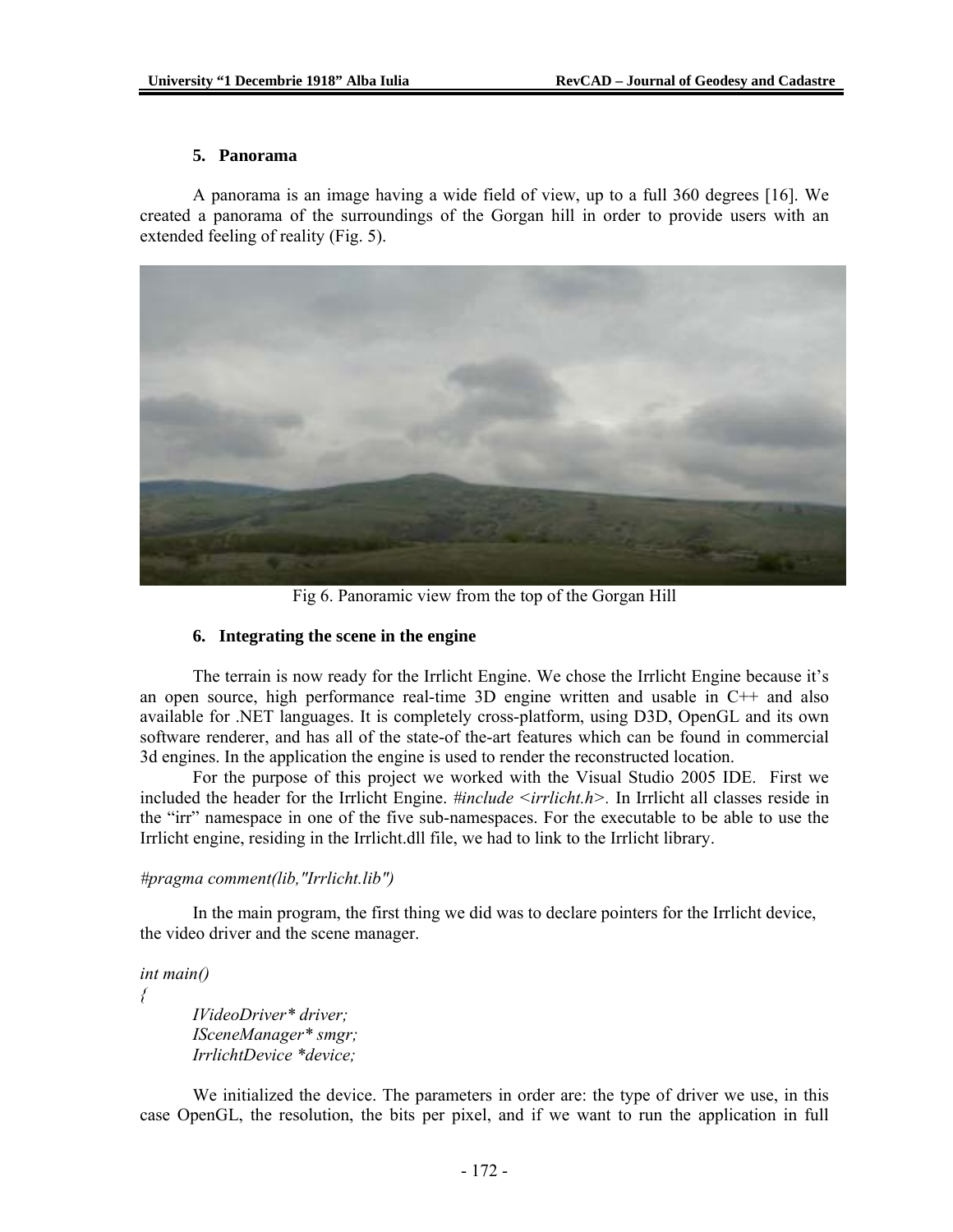screen or window mode. There are a number of other drivers such as Direct3D, Software Driver, etc.

*device = createDevice(EDT\_OPENGL,dimension2d<s32>(800,600),32,0);* 

From the device we got pointers for the video driver and the scene manager.

*driver = device->getVideoDriver(); smgr = device->getSceneManager();* 

 Next we declared a mesh which will hold the scene data, and we loaded an object into this mesh. Irrlicht supports a number of formats besides "Obj".

*IAnimatedMesh \*levelMesh; levelMesh = smgr->getMesh("../data/white\_tower.obj");* 

 We then attached this data to a scene node. If the size of the node is too small we can modify it with the setScale method.

*ISceneNode \*node = smgr->addAnimatedMeshSceneNode(levelMesh); node->setScale(vector3df(85,85,85));* 

 We took a look at the material properties. Because we have transparent textures in the scene (namely the tree leaves), we set the material type of the node as transparent. This will not affect the other textures, because they do not contain an alpha channel.

*node->setMaterialFlag(EMF\_LIGHTING,false); node->setMaterialType(EMT\_TRANSPARENT\_ALPHA\_CHANNEL);* 

 To be able to view the scene we added a camera. For this camera we modified its position in the scene as well as the maximum distance for which objects will be rendered.

*ICameraSceneNode \*camera = smgr->addCameraSceneNodeFPS(); camera->setPosition(vector3df(-341,110,-50)); camera->setFarValue(100000.0f);* 

 The next thing we arranged was collision. The first thing we did is to create a triangle selector. This is a class which can take triangles from a scene node and do something with them. The triangle selector is attached to the node.

*ITriangleSelector\* sel; sel = smgr->createOctTreeTriangleSelector(levelMesh->getMesh(0),node,128); node->setTriangleSelector(sel);* 

 To make the camera capable of collisions, we created a collision animator. The parameters are: the triangle selector created in the previous step, the camera node, a 3D vector which defines the dimensions of the collision ellipsoid, the gravity vector, and the offset of the camera from the collision ellipsoid.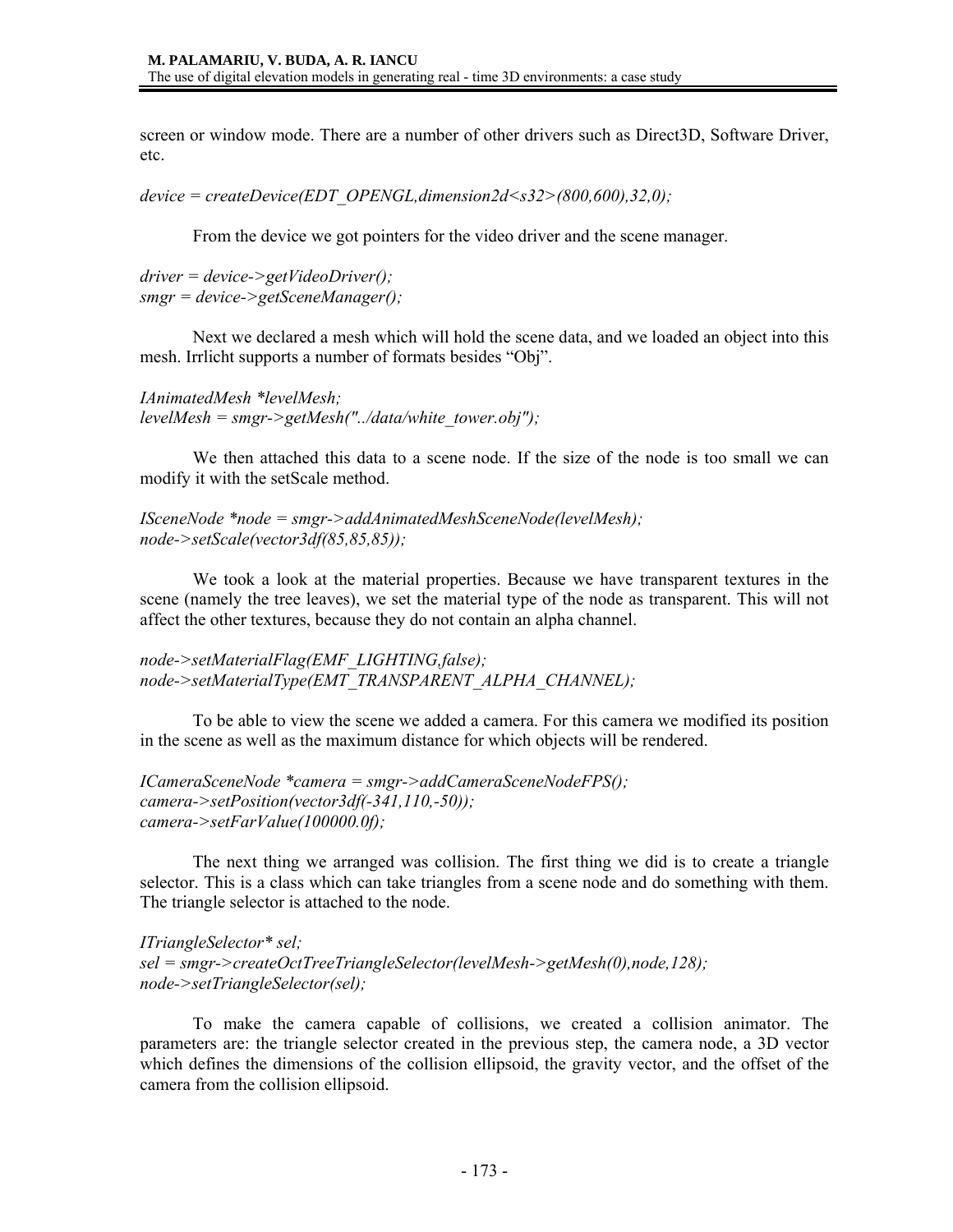*ISceneNodeAnimator\* anim = smgr->createCollisionResponseAnimator( sel, camera, vector3df(30,50,30), vector3df(0,-1,0), vector3df(0,30,0));* 

The animator is then attached to the camera node.

```
camera->addAnimator(anim);
```
 We no longer need the animator and the selector so we told the engine to dispose of them automatically when no longer in use.

*anim->drop(); sel->drop();* 

 Instead of having a black sky for the scene we loaded a skybox representing a panorama of the actual location. A skybox is a cube that completely encloses the scene and gives the impression of a sky. We first disabled the creation of mipmaps, added the skybox node (the parameters are six textures), and re-enabled mipmap creation.

*driver->setTextureCreationFlag(ETCF\_CREATE\_MIP\_MAPS, false);* 

*smgr->addSkyBoxSceneNode(* 

 *driver->getTexture("../data/panorama-6.jpg"), driver->getTexture("../data/panorama-5.jpg"), driver->getTexture("../data/panorama-1.jpg"), driver->getTexture("../data/panorama-3.jpg"), driver->getTexture("../data/panorama-4.jpg"), driver->getTexture("../data/panorama-2.jpg"));* 

*driver->setTextureCreationFlag(ETCF\_CREATE\_MIP\_MAPS, true);* 

 Next was the render loop. Inside the render loop the scene is continually redrawn. We also added a condition to only render the scene when the application window has focus.

```
while(device->run())
```

```
 //if window has focus 
       if (device->isWindowActive()) 
{ 
               //begin the scene 
               driver->beginScene(true, true, 0); 
               //tell the scene manager to draw everything 
               smgr->drawAll(); 
               //end the scene 
               driver->endScene();
```
 *}* 

Lastly we closed the device and exited the program.

```
 device->drop();
```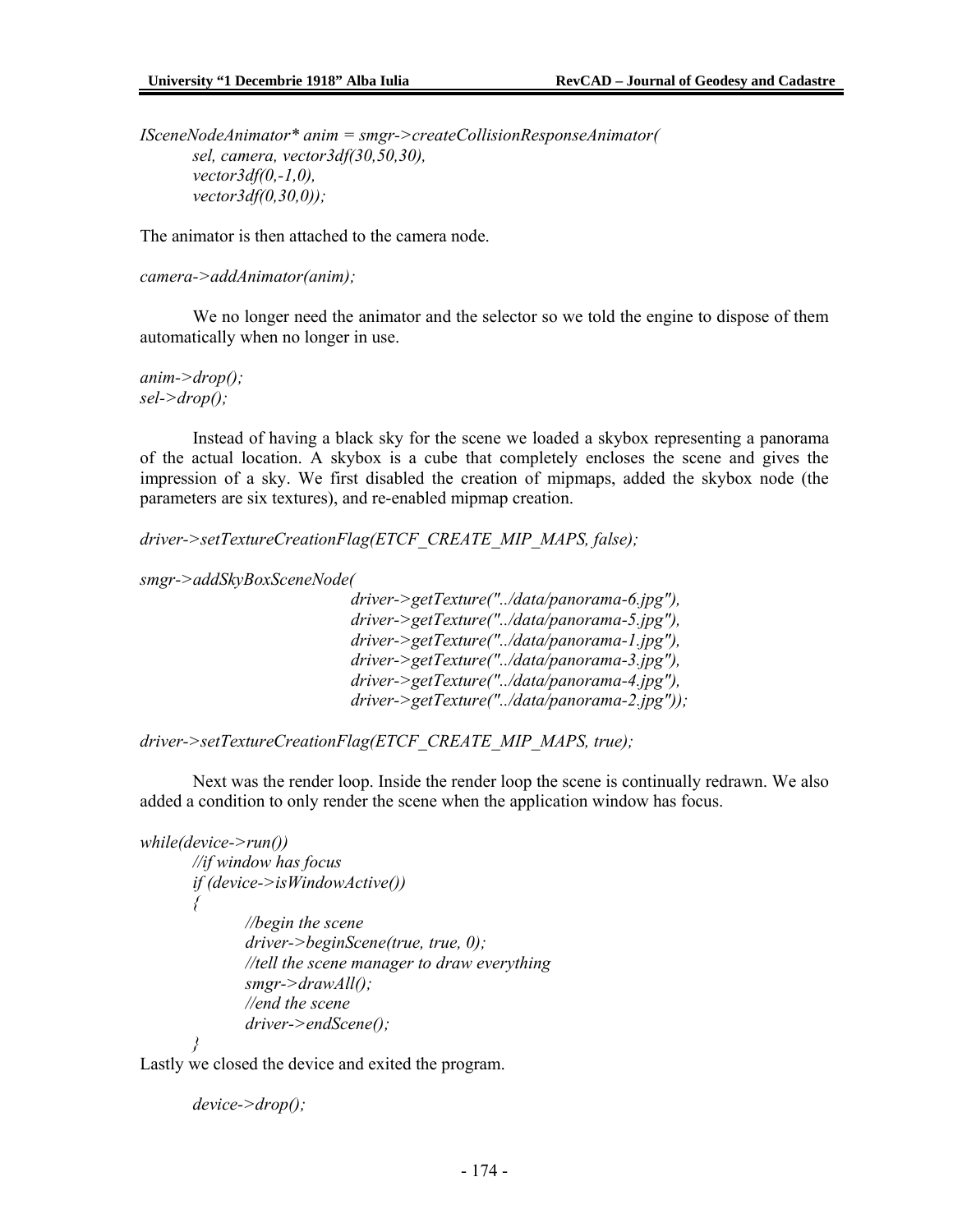### *return 0;*

}

 We built the application by selecting "Build Solution" from the "Build" menu. Before we could ran the application we needed to copy the Irrlicht DLL file from the "Bin/Win32- VisualStudio" subdirectory of the SDK into the Debug Directory of our application. Also we copied the scene that we exported from Maya as well as its textures into the Data directory (Fig. 7).



Fig 7. Gorgan – digital environment scene

# **7. Conclusions and proposals**

 The virtual terrain modeling tools are particularly effective in combination with geographic information systems (GIS) and numerical models of landscape processes. However, this type of visualization is aimed at a single user and the immersive environments can lead to a feeling of separation from the real world and nausea on the part of the user. For effective group discussion, collaboration, and collective decision making, virtual terrain representations require the development of appropriate interaction tools and new multiuser environments, such as the combination of computer-vision based hand and object tracking with augmented and virtual reality.

 This project is still in progress but the work done up to now already allows us to draw methodological conclusions for the creation of a virtual reality system based on the use of digital elevation models with high accuracy and detailed data. The entire reconstruction of the virtual environment is next to be achieved. Further improvements to the system will be: simplifying the entire process of converting DEM files into 3D files, creating an application for procedurally generating additional virtual elements like trees, vegetation, panoramas and light.